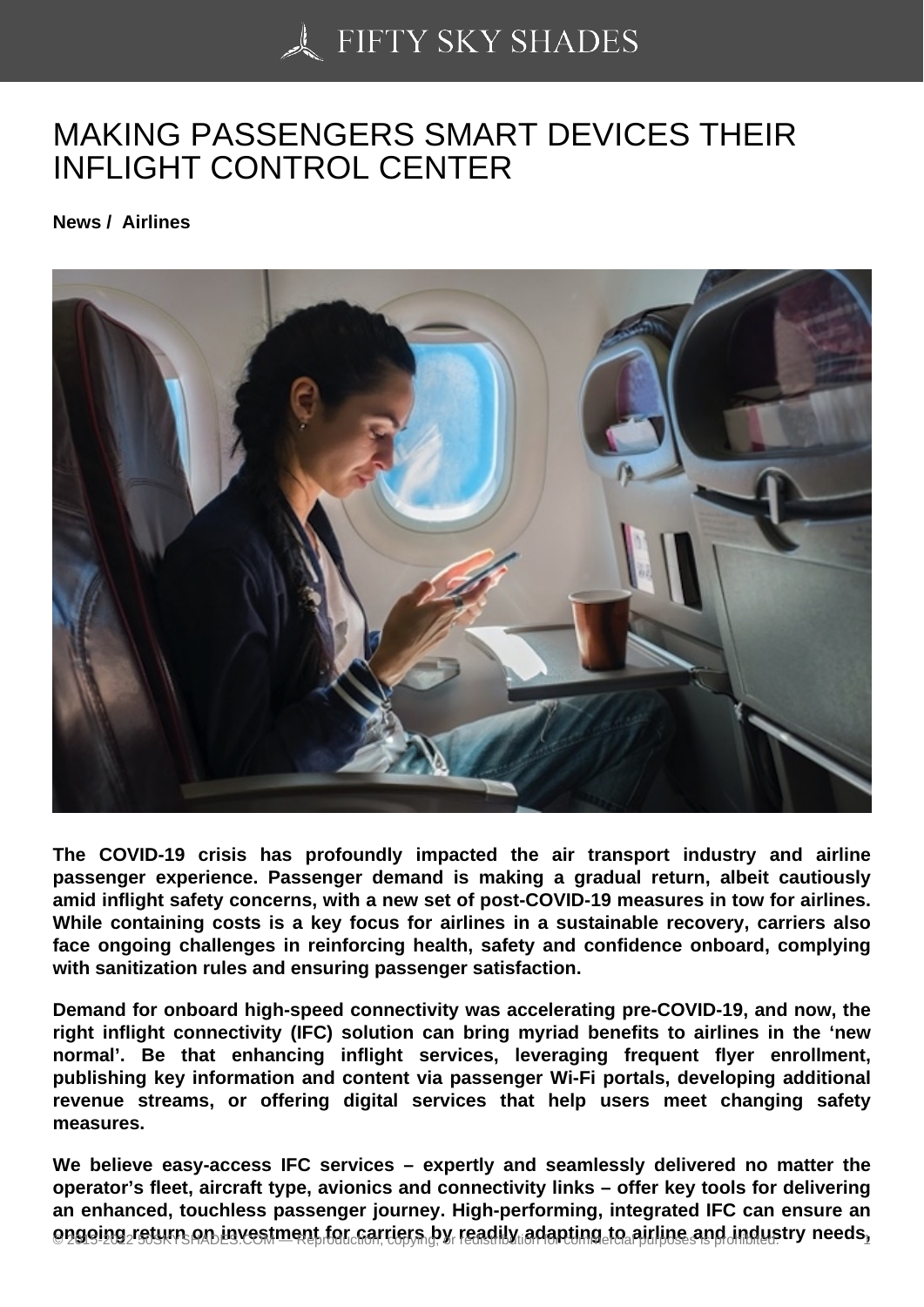## **now and into the future. And, when enriched with targeted and relevant content, these services will be pivotal in giving passengers the best inflight experience.**

#### SUPPORTING PASSENGER NEEDS IN A NEW REALITY

Throughout the industry's post-COVID-19 recovery and beyond, personal electronic devices (PEDs) will remain central in ensuring a safe, touchless journey for passengers. With PEDs already so embedded in our daily lives, everywhere and at any time on the ground, IFC services give passengers what they crave: the continuity of connectivity inflight. At the airport, SITA has already introduced numerous solutions that let passengers use their mobile device as a 'remote control' for touchpoints, such as self-bag drops and check-in kiosks, without having to touch any equipment.

Once in the air, our SITA FOR AIRCRAFT Internet ONAIR and Mobile ONAIR cellular 4G solutions bring this same remote control capability, enabled via passengers' PEDs. Passengers can connect their devices in one click to the Wi-Fi or 4G network, avoid any non-personal touchpoints (such as seat-back inflight entertainment screens) and respect social distancing – boosting confidence onboard as a result.

Lately we've worked with airlines to give passengers digital access to inflight menus (avoiding paper distribution and touchpoints) and adapted our Internet ONAIR Wi-Fi portal to present specific sanitization information – details which can also be shared with passengers via SMS through the Mobile ONAIR network.

We've also enabled airlines to rapidly tailor their onboard internet access fees to encourage greater passenger uptake aboard specific, resumed flight routes.

Even in these early stages of remobilization for the industry, we're already seeing personal electronic devices become central inflight control centers in the inflight experience. They enable passengers and crews to interact with the onboard environment, and each other, in a safer, contact-free, and more precise, manner.

### PERSONALIZING THE PASSENGER EXPERIENCE

Similarly, the role of personalization in the passenger experience is now even more important in rebuilding confidence onboard. By integrating IFC services with the passenger manifest and frequent flyer programs, passengers can quickly connect to view personalized information for their aircraft and route – and all through the safety of their own device.

At the same time, with Generation Z and Millennial travelers set to increasingly take to the skies in the years ahead, IFC services will undoubtedly leap into focus as a key draw for passenger satisfaction. Not only will digitally-native fliers demand access to personalized content via streaming services such as Netflix or Spotify, allowing them to truly govern their inflight entertainment. To ease the entire passenger journey, they will expect IFC services to become as integrated in their inflight environment as they are on the ground.

Personalizing the user experience also presents opportunities for airlines to provide targeted content and generate ancillary revenue opportunities via targeted advertising or offers to passengers.

At SITA FOR AIRCRAFT we are proven at putting IFC personalization into practice, and our years of experience have certainly come into play in recent weeks. We're working hand-in-glove with